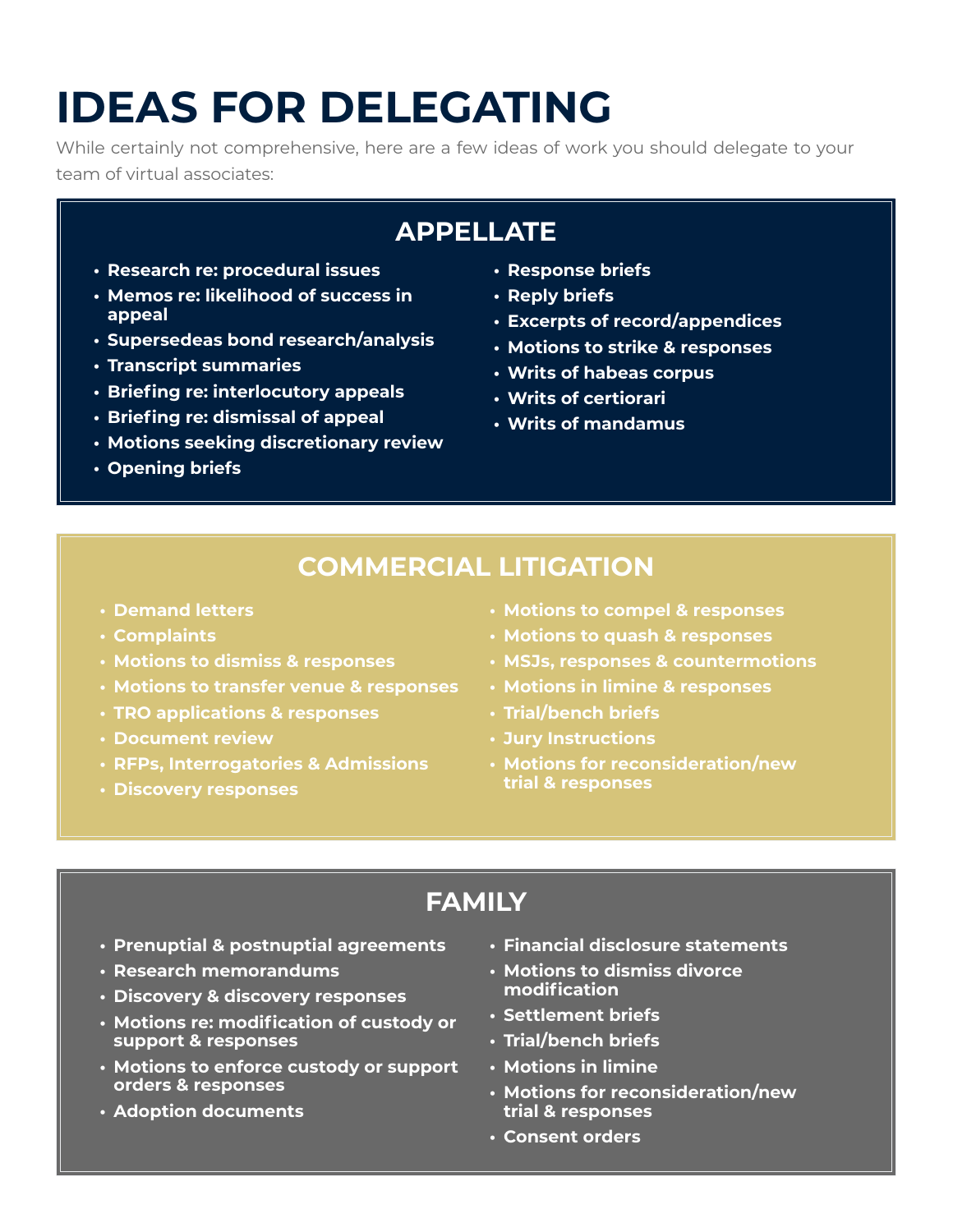# APPLICATION **VITSA**

#### **IMMIGRATION**

- **• Research memos**
- **• Visa petitions**
- **• Letters of recommendation**
- **• Support & expert letters**
- **• Employment letters**
- **• Memos re: social group for asylum merits hearings**
- **• BIA briefs**
- **• Motions to transfer venue & replies**
- **• Motions to terminate proceedings & replies**
- **• Eligibility briefs**
- **• NIV (212(d)(3)) waiver applications & memorandum of law**
- **• NOID responses**
- **• Asylum hearing memos & preparation**
- **• Writs of mandamus**
- **• Writs of habeas corpus**
- **• Responses to motions to dismiss**
- **• Motions in limine & responses**
- **• Circuit appellate briefs & replies**
- **• Motions for stay pending appeal**

#### **PERSONAL INJURY**

- **• Demand letters**
- **• Research memos**
- **• Complaints**
- **• Motions for leave to amend**
- **• Response to motions for forum non conveniens**
- **• Responses to motions to dismiss**
- **• RFPs, Interrogatories & Admissions**
- **• Objections & responses to discovery**
- **• Motions to compel/quash discovery**
- **• Medical record summaries**
- **• Deposition summaries**
- **• Expert designations**
- **• Settlement letters/mediation briefs**
- **• Demurrers & responses**
- **• MSJs, countermotions & responses**
- **• Daubert & other motions in limine**
- **• Motions to strike & responses**
- **• Trial statements/pre-trial briefs**
- **• Jury verdict research**
- **• Jury instructions**
- **• Judgments & memorandum of costs**

#### **CRIMINAL**

- **• Personal restraining petitions & responses**
- **• Letters to the prosecutor or court**
- **• Summaries of criminal history**
- **• Motions to dismiss & replies**
- **• Motions for pretrial diversion & replies**
- **• Motions for a finding of innocence**
- **• Summaries of evidence, discovery needed, & proposed witness questions**
- **• Prepare investigator interview questions**
- **• Motions to expunge & replies**
- **• Motions to quash & replies**
- **• Motions to suppress & replies**
- **• Objections to reports & recommendations**
- **• Motions to modify order & replies**
- **• Motions to set aside judgment & replies**
- **• Motions for reconsideration/new trial & responses**
- **• Plea agreements**
- **• Writs of habeas corpus**
- **• Jury instructions**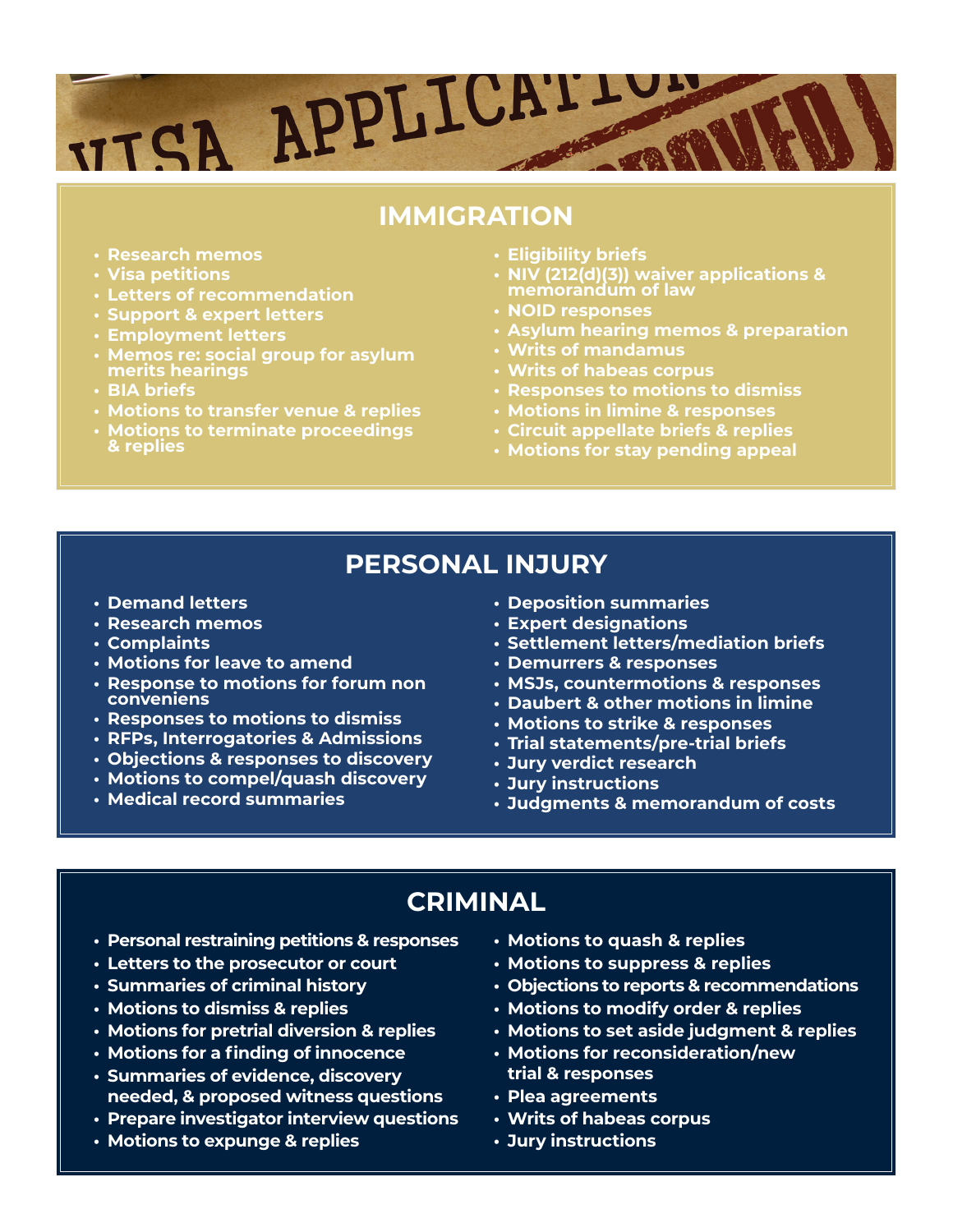

# **HEALTH**

- **• Research memoranda**
- **• Medical office leases**
- **• License agreements**
- **• Purchase & sale agreements for medical companies & practices**
- **• Employment agreements**
- **• Feasibility opinions**
- **• Medical website disclosures/disclaimers**
- **• Merger documents for medical & dental companies/practices**
- **• Legal opinion letters for medical & dental companies & practices**
- **• Guidance letters for medical & dental companies**
- **• Practice-related letters for medical practices & professionals**
- **• Discovery requests & responses**
- **• Compliance policies/manuals**
- **• Compliance checklists**
- **• Responses & settlement proposals re: Medicare/Medicaid/Stark/etc. violations**

#### **ESTATE PLANNING & PROBATE**

- **• Prenuptial & postnuptial agreements**
- **• Wills**
- **• Powers of Attorney**
- **• Trusts & trust modifications**
- **• Deeds of trust & liens**
- **• Living wills & HIPPA directives**
- **• Beneficiary agreements**
- **• Financial record review & accounting**
- **• Court supervised accountings**
- **• Research re: optimal estate planning vehicles, gifting, property rights, etc.**
- **• Document summaries**
- **• Letters of administration**
- **• Propound & respond to discovery**
- **• Motions for reconsideration & responses**
- **• Motions to substitute personal representative & responses**
- **• Petitions to admit will to probate**
- **• Petitions for family allowances & responses**
- **• Other briefing in probate cases**

#### **EMPLOYMENT/LABOR/EDUCATION**

- **• Research memoranda**
- **• Independent contractor/employee analysis**
- **• Employment agreements**
- **• Personnel policies & procedures manual**
- **• Employee handbooks**
- **• NDAs & non-circumvention agreements**
- **• Employee stock option plan (ESOP)**
- **• TRO for former employees**
- **• Responses to DHS revocation of security clearance**
- **• Demand letters**
- **• Complaints (FMLA, retaliation, etc.)**
- **• Mediation briefs**
- **• Discovery plans**
- **• Propound & respond to discovery**
- **• Responses to EEOC employer position statements**
- **• MSJs, countermotions & responses**
- **• Pre-trial & post-trial briefs**